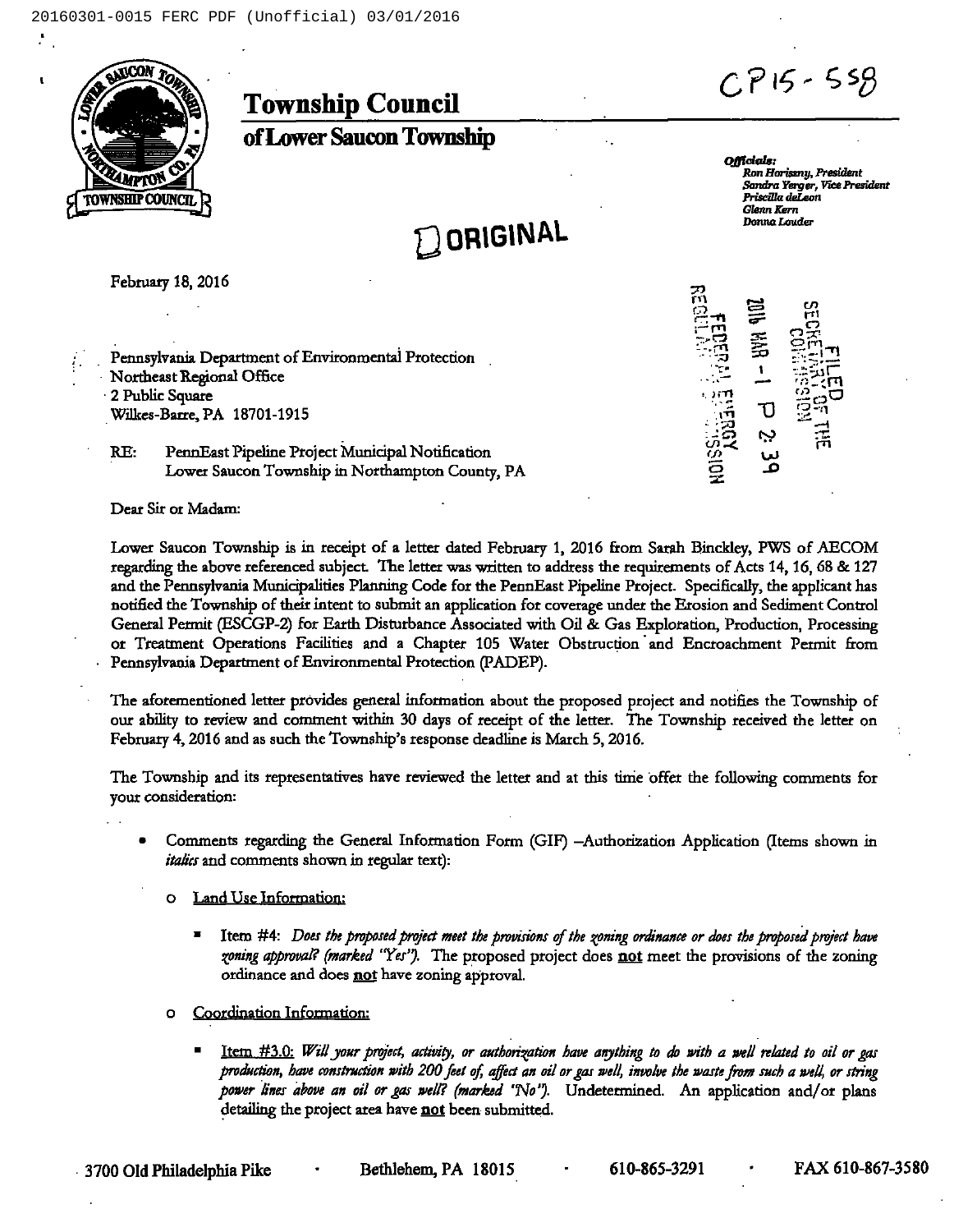## PA Dept. of Environmental Protection **February 18, 2016** February 18, 2016

- ltem #4.0: Will the project involve a construction activity that results in earth disturbance? (marked "Yes"). Approval has not been granted. To date the Township has not received an application for applicable approval(s) or detailed plans to determine compliance.
- Item #5.1: Water and Obstruction and Encroachment Projects -Does the project involve any of the following: placement of fill, excavation within or placement of a structure, located in, along, across or projecting into a watercourse, floodway or body of water? (marked "Yes"). Approval has not been granted. Applicant must demonstrate compliance with ZO Section 180-95 Environmental Protection Standatds. To date the Township has not received an application for applicable approval(s) or detailed plans to determine compliance.
- Item #5.2: Wetland Impacts –Does the project involve any of the following: placement of fill, excavation within or placement of a structure, located in, along, across or projecting into a wetland? (marked 'Yes''). Approval has not been granted. Applicant must demonstrate compliance with ZO Section 180-95 Environmental Protection Standards. To date the Township has not received an application for applicable approval(s)  $Qf$  detailed plans to determine compliance.
- Item #5.3: Floodplain Projects by the commonwealth, a Political Subdivision of the commonwealth or a Public Utility –Does the project involve any of the following: placement of fill, excavation within or placement of a structure, located in, along, across or projecting into a floodplain? (marked 'No') Undetermined. An application and/or plans detailing the project area have not been submitted.
- Item  $\#6.0$ : Will the project involve discharge of stormwater or wastewater from an industrial activity to a dry swale, surface water, ground water or an existing sanitary sewer system or separate storm water system? (marked "Yes"). An application and/or plans detailing the project area have not been submitted. Approval is required.
- Item #9.0: Will the project involve the subdivision of land, or the generation of 800 gpd or more of sewage on an existing parcel of land or the generation of an additional 400 gpd of sewage on an already-developed parcel, or the generation of 800 gpd or more of industrial wastewater that would be discharged to an existing sanitary sewer system? (marked "Yes" and noted "Subdivision of Land"). An application and/or plans detailing the project area have not been submitted. Approval is required.
- Item #11: Does the project involve construction, modification or removal of a dam? (marked 'No''). Undetermined. An application and/or plans detailing the project area have not been submitted.
- Item #12.0: Will the project interfere with the flow from, or otherwise impact, a dam? (marked 'No''). Undetermined. An application and/or plans detailing the project area have not been submitted.
- Item #13.0: Will the project involve operations (excluding during construction period) that produce air emissions (i.e., NOX, VOC, etc.)? (marked "Yes") An application and/or plans detailing the project have not been submitted. Approval is required.
- Item #14.0: Does the project include the construction or modification of a drinking water supply to serve 15 or more connections or 25 or more people, at least 60 days out of the year? (marked 'No''). Undetermined. An application and/or plans detailing the project area have not been submitted.
- Item #15.0: Will your project include infiltration of storm water or waste water to ground water within one-half mile of a public water supply well, spring or infiltration gallery? (marked 'No''). Undetermined. An application and/or plans detailing the project area have not been submitted.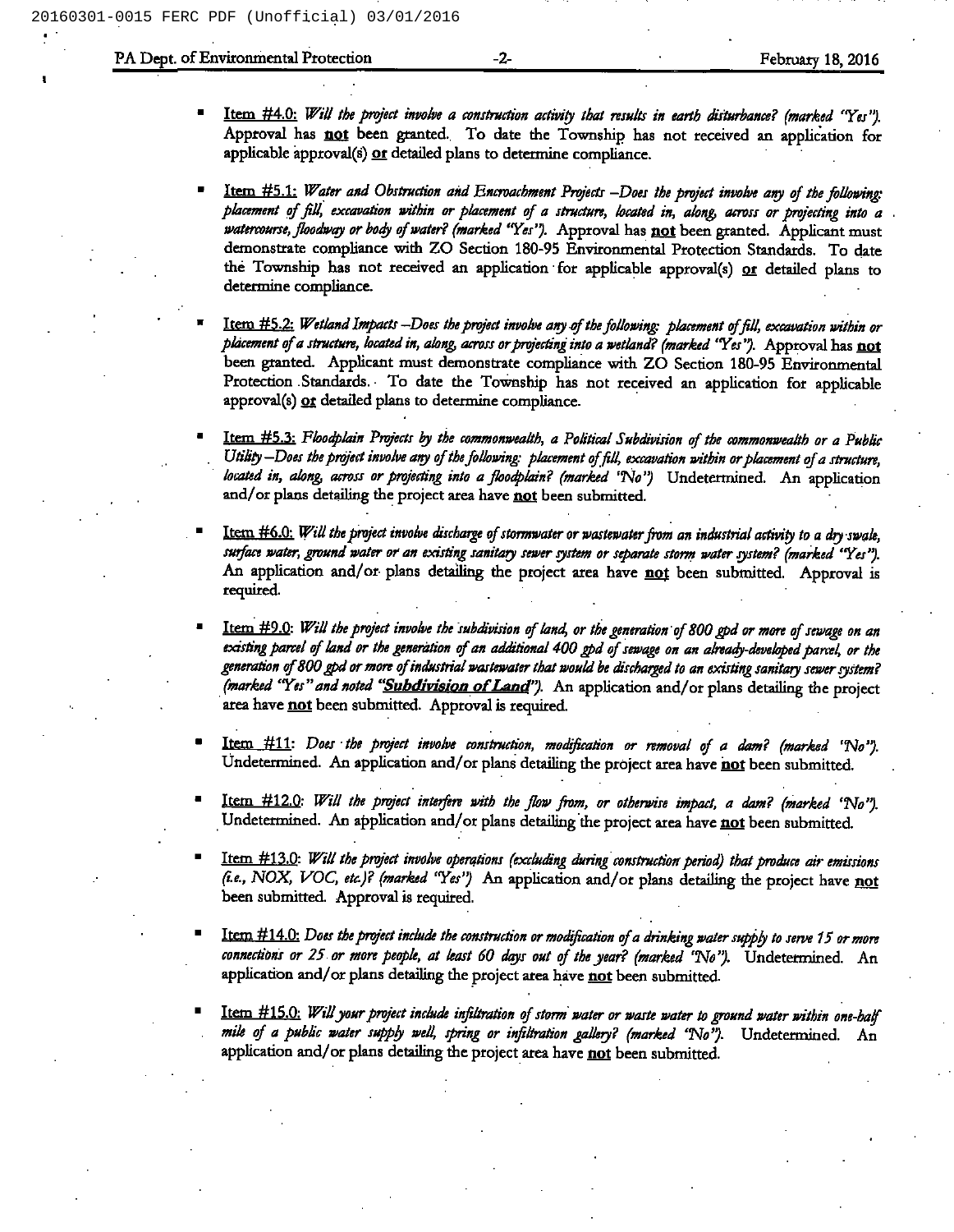## PA Dept. of Environmental Protection February 18, 2016

- The project also includes the construction of several aboveground facilities to support the pipeline system.
	- o An application and/or plans detailing the project area have not been submitted. Applicant shall demonstrate compliance with the zoning ordinance (Chapter 180 of the Township Code) as well as the subdivision and land development ordinance (Chapter 145 of the Township Code), the earth disturbance ordinance (Chapter 77 of the Township Code) and the stormwater management ordinance (Chapter 137 of the Township Code), including but not limited to, the following:
		- Subdivision of land (as referenced in the General Information Form)
		- Impervious surface coverage
		- Building/structure height
		- ~ Setbacks
		- Stormwater management structures

The items listed above severely limit the Township's abihty to provide accurate comments to the Department regarding the proposed project. As such Lowet Saucon Township would request that additional information as outhned above be provided to the Township by the applicant for review. The Township also respectfully requests an extension to the Match 5, 2016 comment deadline so it may have the ability to review the project in the detail necessary to provide comments to the Department.

Should you have questions or comments about this lettet, please contact me at 610-865-3291.

Sincerely,

Jstie Lub

Leslie Huhn Township Manager

cc: Council

B.Lincoln Treadwell, Township Solicitor C.E.Elliott, Environmental Counsel

Sarah Binckley, PWS

Senator Lisa Boscola

Representative Robert Freeman

Representative Justin Simmons

Fedetal Energy Regulatory Commission, 888 First Street, NE, Washington, DC 20426